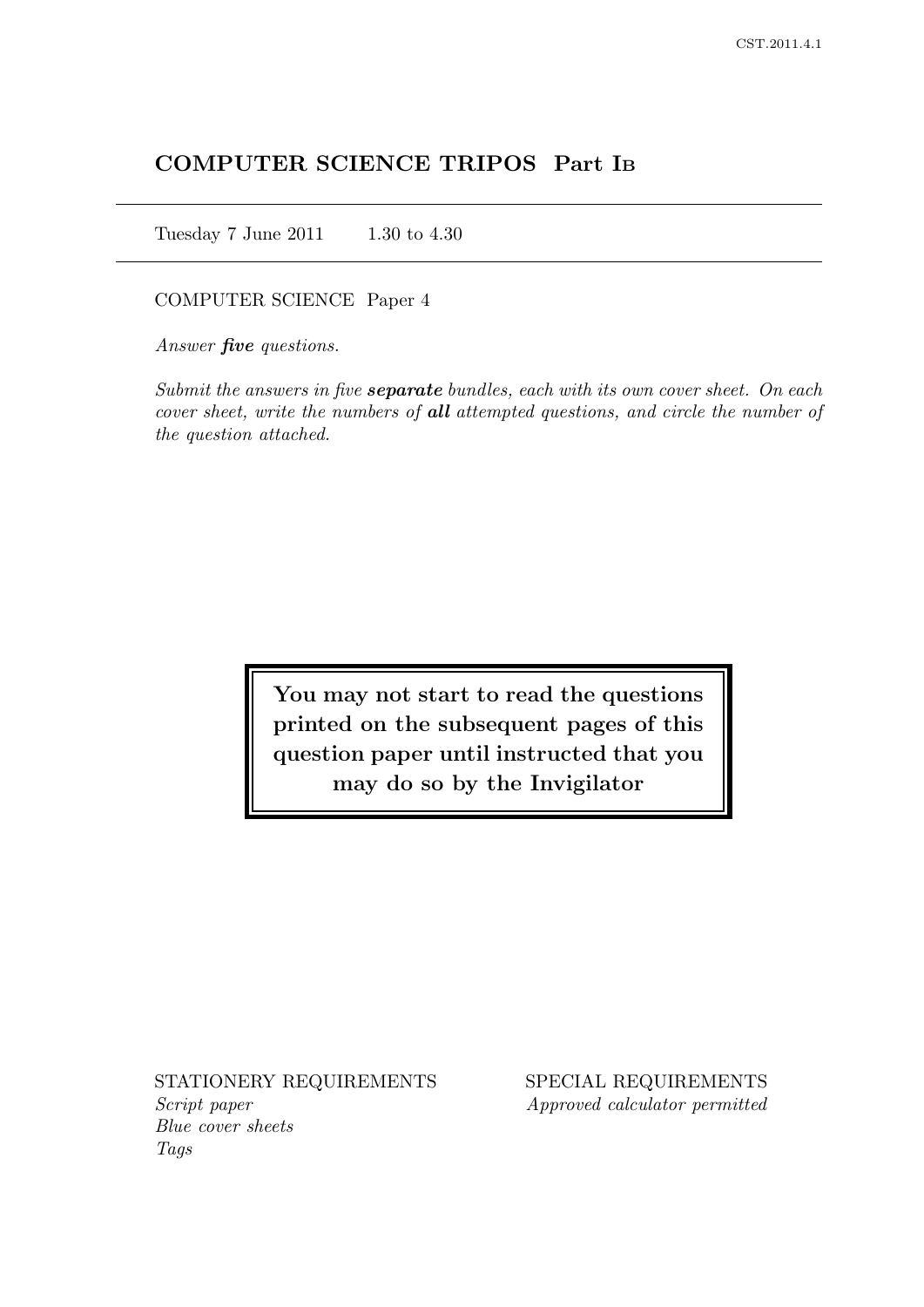## 1 Artificial Intelligence I

A perceptron takes inputs  $\mathbf{x}^T = (x_1 x_2 \cdots x_n) \in \mathbb{R}^n$  and computes its output

$$
h(\mathbf{x}; \mathbf{w}) = w_0 + \sum_{i=1}^{n} w_i x_i
$$

using weight vector  $\mathbf{w}^T = (w_0 w_1 w_2 \cdots w_n) \in \mathbb{R}^{n+1}$ . We aim to use it to solve a regression problem using a training set  $\mathbf{s}^T = (x_1, y_1) (x_2, y_2) \cdots (x_m, y_m)$ with  $y_i \in \mathbb{R}$ . The approach will be to minimise the error function

$$
E(\mathbf{w}) = \sum_{i=1}^{m} (y_i - h(\mathbf{x}_i, \mathbf{w}))^2
$$

by gradient descent.

- (a) Derive the gradient descent learning algorithm for this problem. [5 marks]
- (b) The application dictates that the learning process sets as many weights as possible to zero, with the possible side effect that  $E$  is increased. It has been suggested that the error function used above might be modified by adding a further term

$$
\lambda \sum_{i=0}^{n} f(w_i, \theta)
$$

to E where

$$
f(w, \theta) = \begin{cases} 1 & \text{if } |w| > \theta \\ 0 & \text{if } |w| \le \theta \end{cases}
$$

(i) Explain the purpose of the parameters  $\lambda$  and  $\theta$  in the extra term.

[4 marks]

- $(ii)$  Assuming we continue to use a gradient descent approach, explain why this term might be inappropriate. [1 mark]
- (c) Suggest a function that is appropriate for a gradient descent approach, having a shape similar to that of  $f$ , and derive the associated gradient descent learning algorithm. [10 marks]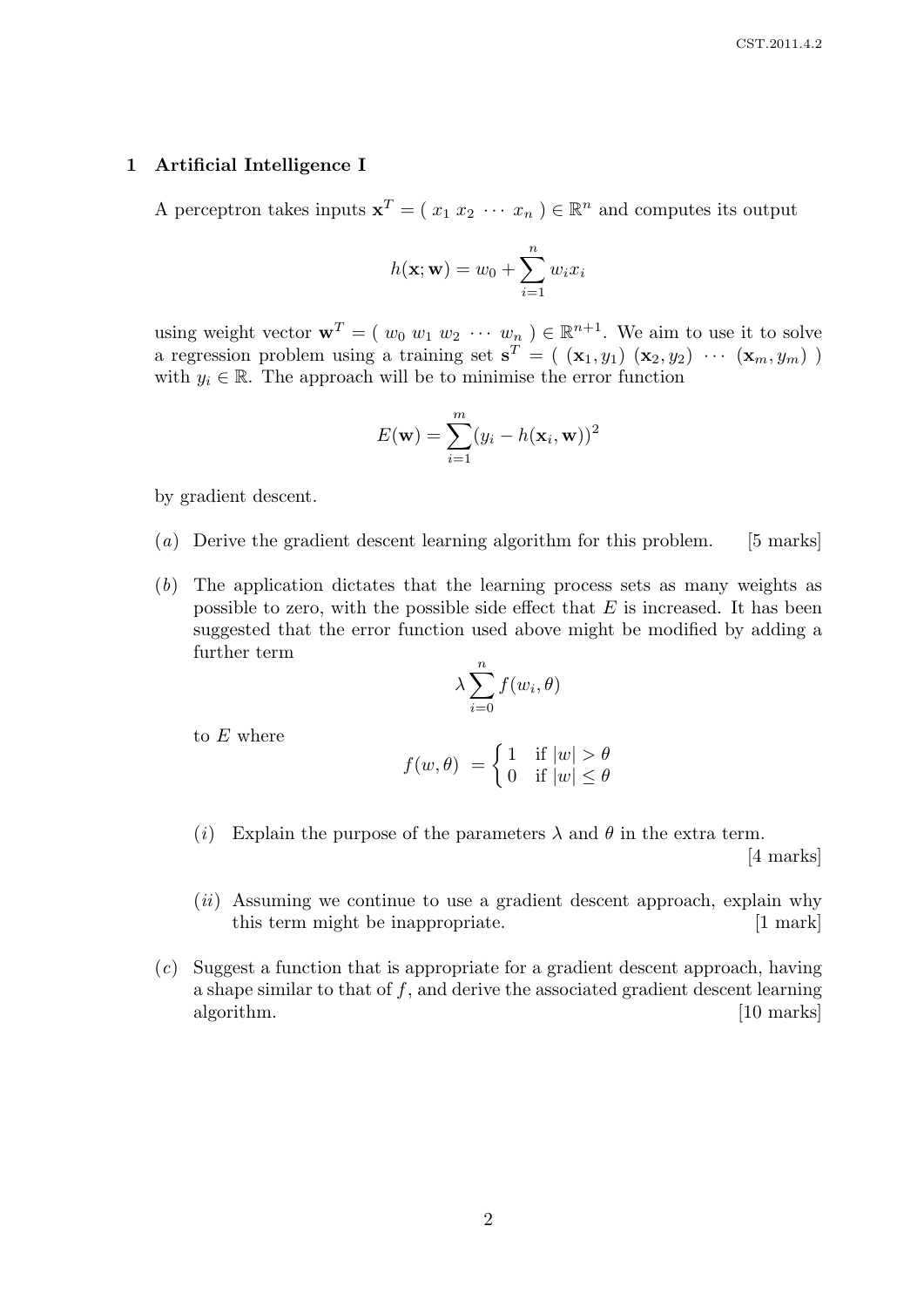## 2 Artificial Intelligence I

- (a) Define what it means for the solution to a partial order planning problem to be *consistent*. [4 marks]
- (b) Define promotion and demotion in the context of partial order planning, and explain why they are needed. [4 marks]
- (c) The following diagram shows part of an unfinished solution to a partial order planning problem represented in the STRIPS language.



- (i) Explain why this part of the solution is not consistent.  $[2 \text{ marks}]$
- $(ii)$  Can a single promotion or demotion be used to make this part of the solution consistent? In each case either show how this can be achieved, or give an argument as to why it cannot. [4 marks]
- $(d)$  The following diagram shows a modified part of the unfinished solution, which is still inconsistent. Can a single promotion or demotion be used to make this part of the solution consistent? In each case either show how this can be achieved, or give an argument as to why it cannot. [6 marks]



3 (TURN OVER)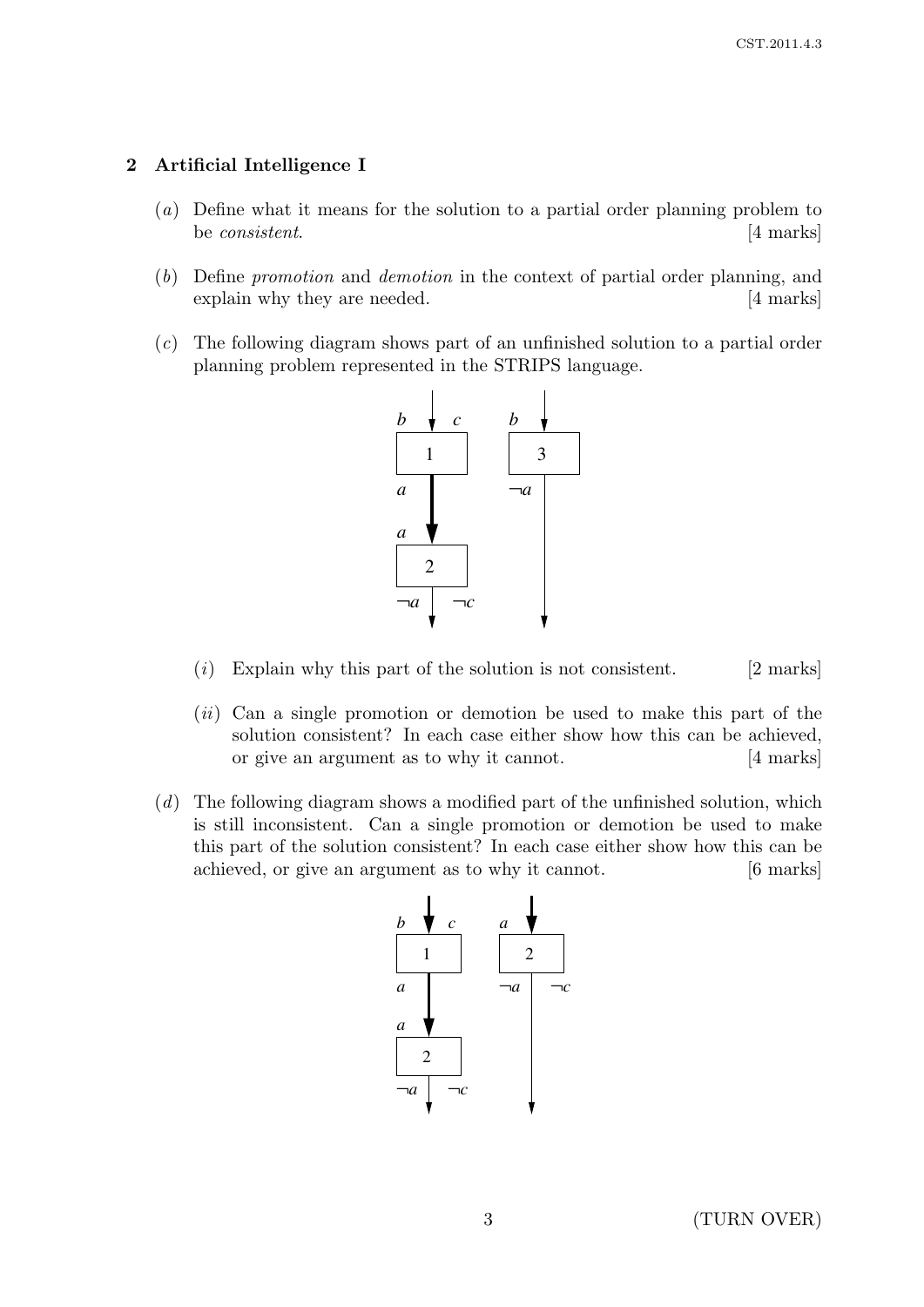## 3 Computer Graphics and Image Processing

You are writing code for a new graphics card that is software programmable, rather than having the algorithms embedded in hardware. You want to write a fast triangle-drawing program to test the card.

- (a) Provide pseudocode, or similar, that draws a triangle with a constant colour. Assume that the inputs are the colour of the triangle and three two-dimensional points, representing the three vertices of the triangle. Further, assume that all three vertices lie on the visible screen and that no anti-aliasing is required. You may assume that there is a function to set a pixel,  $(x, y)$ , to a particular colour, c, e.g.  $\texttt{setpixel}(x,y,c)$ , but you must provide pseudocode for any other functions that you require. Your answer should be sufficiently detailed that it could be transferred directly into a language such as Java but your answer does not, itself, have to be syntactically correct. [13 marks]
- (b) Outline the extra steps required to draw a triangle specified by threedimensional points in world space, where the triangle may extend beyond the edges of the screen after conversion to screen space. [4 marks]
- (c) Outline the steps required to calculate the triangle's colour, assuming diffuse shading, with multiple point lights, but still producing a single colour for the whole triangle. [3 marks]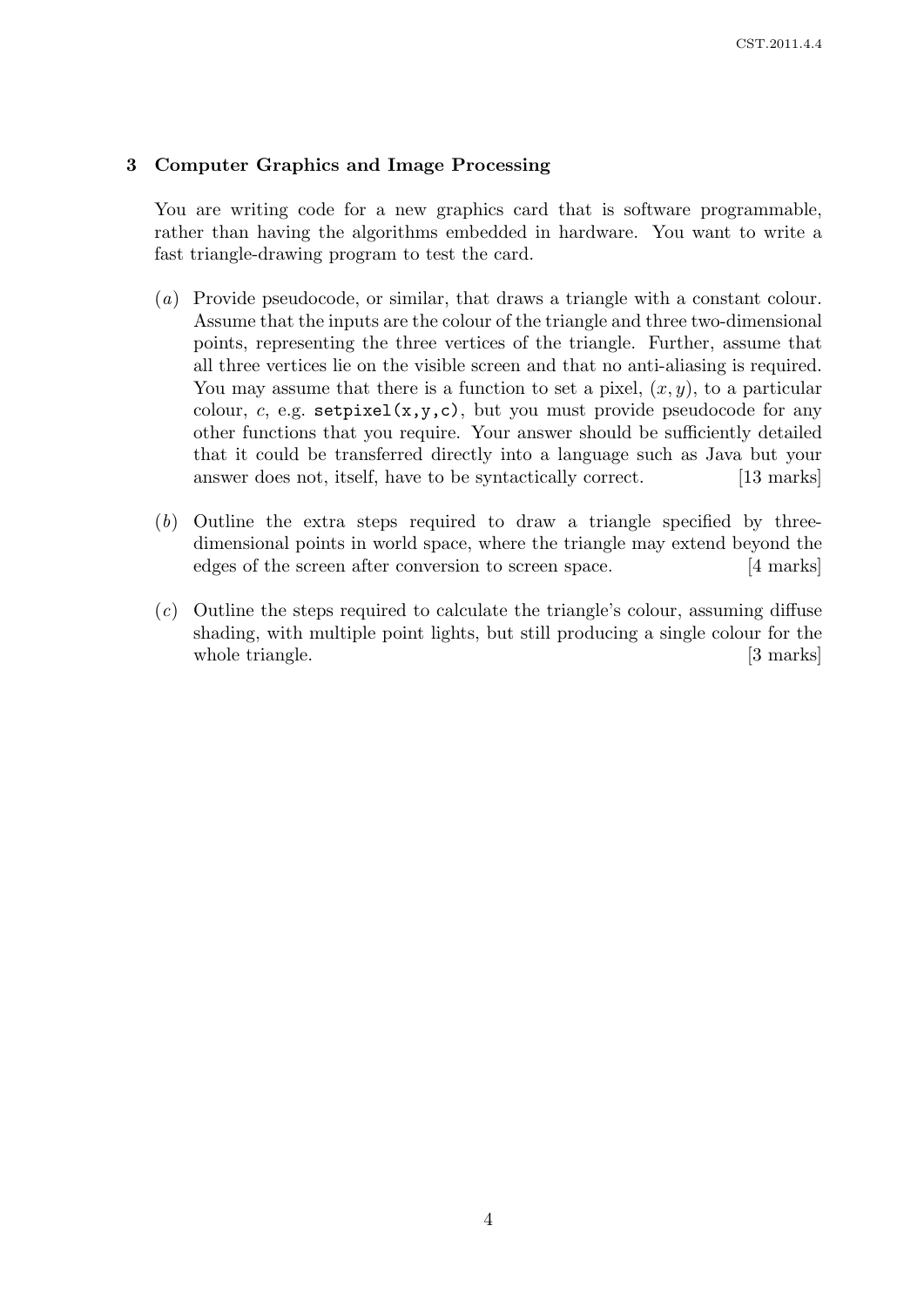## 4 Computer Graphics and Image Processing

A new computer display is being designed to project large images onto the walls of buildings. It works by reflecting a laser beam off a mirror mounted on a pair of loudspeaker coils. Two analogue signals control the horizontal and vertical deflection of the laser beam by driving the coils. A third digital signal turns the laser on and off. The deflection coils can be driven up to a frequency of 20 kHz, and the laser can be turned on and off at a frequency of 10 MHz. Two approaches are being considered: raster scan and calligraphic.

- (a) What resolution two-level (on/off) raster display could the hardware support? [4 marks]
- (b) How might grey levels be provided? What resolution raster display could the hardware support if eight levels of grey were required? [3 marks]
- (c) An alternative approach would be a random scan calligraphic display that drew lines by deflecting the mirrors to the beginning of a line, turning the laser on, deflecting the mirrors to the end of the line (ensuring that the intermediate deflections lay along a straight line), and turning the laser off again. How many lines could be drawn on this calligraphic display before the image flickered? [2 marks]
- (d) The analogue signals controlling the horizontal and vertical deflection coils are produced by fast digital-to-analogue converters with 10-bit inputs. Present an algorithm for generating intermediate coordinates along the line to ensure that lines drawn on the calligraphic display are straight and also evenly illuminated. [7 marks]
- (e) How could the algorithm be adapted to draw arcs of circles? [2 marks]
- $(f)$  What additional hardware might be useful to assist with generating the intermediate coordinates from the end points of lines? [2 marks]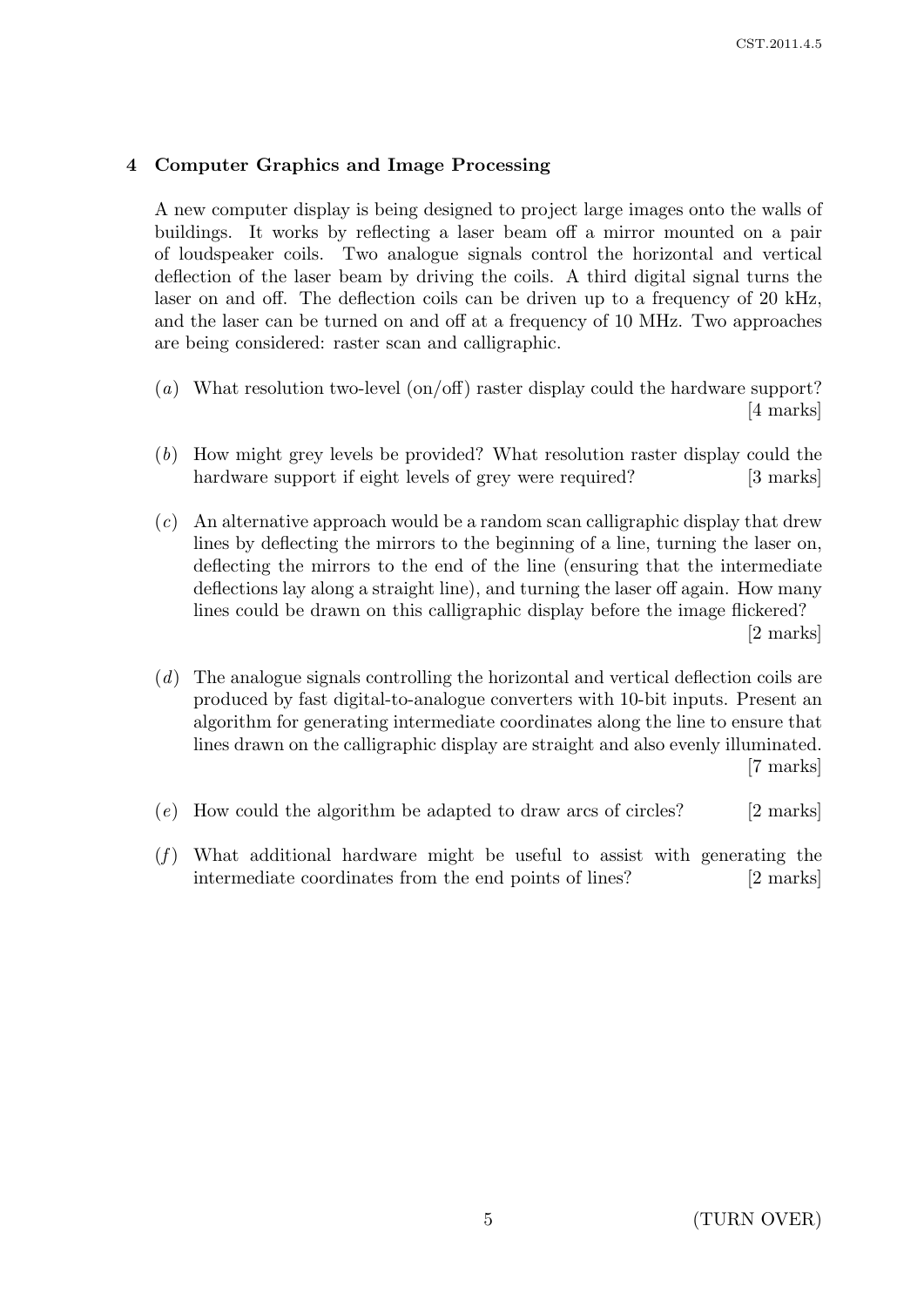#### 5 Databases

The lecture notes defined 2nd Normal Form (2NF) as follows. A relational schema R is in 2NF if for every functional dependency  $X \rightarrow A$  either

- $A \in \mathbf{X}$ , or
- **X** is a superkey for  $R$ , or
- $\bullet$  *A* is a member of some key, or
- **X** is not a proper subset of any key.
- (a) Present a relational scheme with functional dependencies that is not in 2NF and explain why 2NF is violated. [3 marks]
- (b) Describe an update anomaly that could be experienced in a DBMS implementing your schema. [3 marks]
- (c) Decompose your schema into smaller relations that are in 2NF. Justify your answer. [3 marks]
- $(d)$  Is every 2NF schema free from update anomalies? Explain. [3 marks]
- $(e)$  Let us define **Paper 4 Question 5 Normal Form (P4Q5NF)** as follows. A relational schema  $R(X)$  with functional dependencies F is in P4Q5NF if for every attribute  $A \in \mathbf{X}$  and every key  $\mathbf{Y} \subseteq \mathbf{X}$ , if  $\mathbf{Y} \to A \in F^+$ , then A is prime.

Either prove that P4Q5NF is logically equivalent to 2NF, or provide an example showing that this is not the case. [8 marks]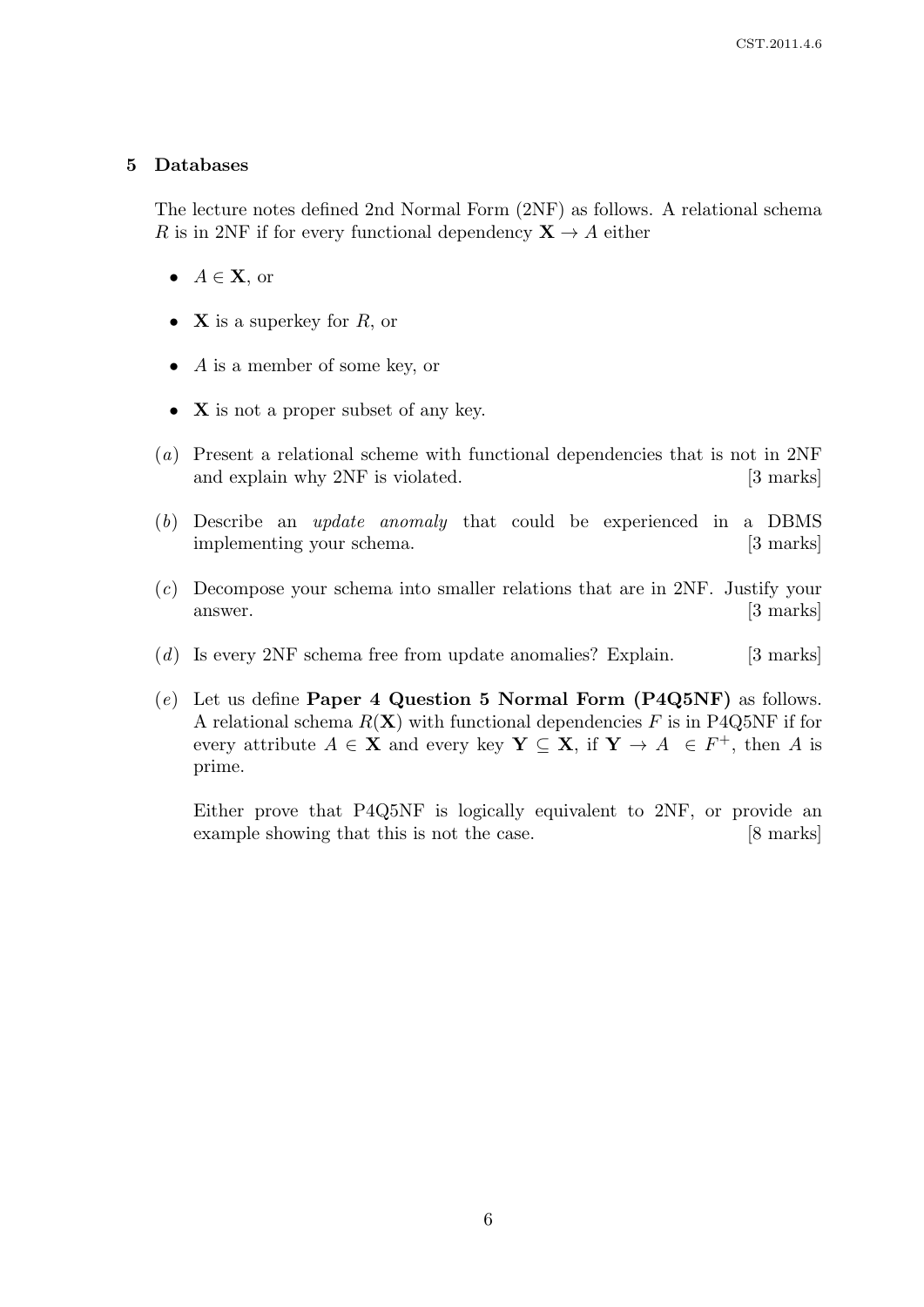## 6 Databases

- (a) Describe NULL values in SQL. [2 marks]
- (b) Discuss three problems caused by the introduction of NULL values.

[3 marks]

- (c) Can schema normalisation decrease the need for NULL values in a database? Justify your answer. [3] marks]
- (d) What is a referential integrity constraint and where are such constraints typically enforced? [3 marks]
- (e) Discuss how schema normalisation can introduce the need for referential integrity constraints. [3 marks]
- $(f)$  Describe the tradeoffs that a database designer needs to consider when deciding whether or not to store data in normalised or de-normalised tables. [6 marks]

## 7 Economics and Law

- (*a*) List five types of auction. [5 marks]
- (b) Which of the auction types you list in part  $(a)$  are strategically equivalent, and why? [5 marks]
- (c) Describe the "winner's curse". [5 marks]
- (d) To which type are Ebay auctions strategically equivalent? Justify your answer. [5 marks]